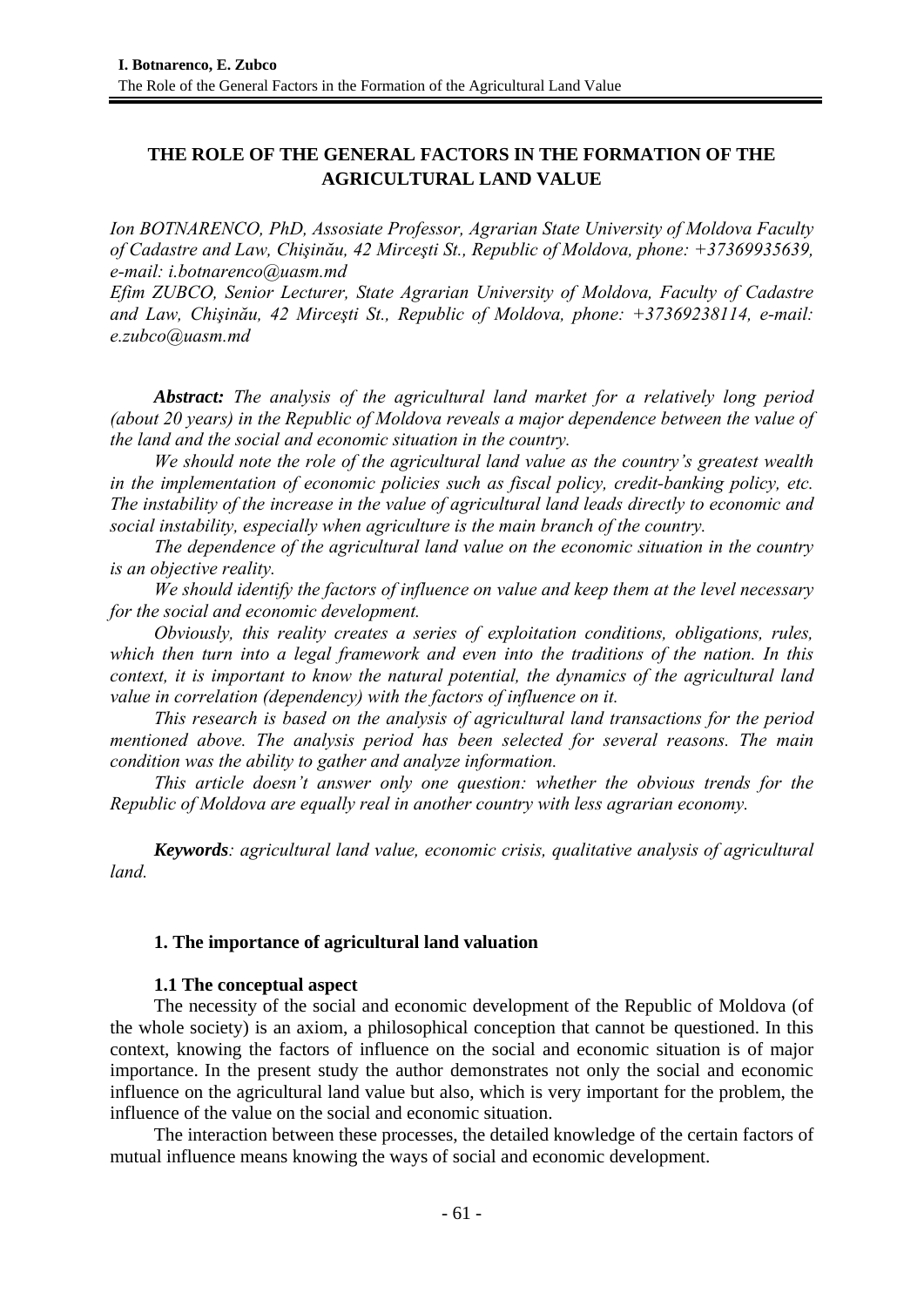If "social and economic development" is a general philosophical notion, then "land value" is a certain dimension that can be identified, determined, measured, and directly influenced.

Thus, the knowledge of the interaction between the agricultural land value, the social and economic development level in an agrarian country, such as the Republic of Moldova, represents an objective necessity, a conceptual problem. At the same time, knowing the agricultural land value is a relatively new but multilateral science in the Republic of Moldova.

### **1.2 The theme and subject of the study**

It is wrong to consider that the social and economic situation in the Republic of Moldova influences only the agricultural land value and vice versa: the agricultural land value influences only the social and economic situation.

This study concerns a narrow segment of social and economic relations, and namely: the interaction between the agricultural land value and the social and economic situation in the Republic of Moldova.

The study period includes the last 19 - 20 years. This period of time is in fact equal to the age of the land market (real estate), including the agricultural land in the Republic of Moldova. During this period the respective state institutions (Land Relations and Land Management Agency, Territorial Cadastral Offices, Real Estate Register, etc.) have been formed, allowing a massive accumulation of quantitative, qualitative, legal etc. information, related to the land and real estate.

Based on the above mentioned theme, the object of the study are all the agricultural lands in the Republic of Moldova, both in the private and the public sector, viewed from the point of view of market relations, of their sale- purchase, values and market prices.

The determination of the agricultural land value as an object of evaluation and of this study has its peculiarities because it has many features. Land is perhaps one of the most complicated objects of study because of its structure, of the way of use, which inevitably, influences the value.

The differentiated analysis of the values of each destination subcategory or way of use also represents a lively interest in analyzing the process of building the value of agricultural land.

This topic will be the subject of another study that will then be integrated into wider studies.

For these reasons, the subject of this study is the agricultural land used for the cultivation of field plants, vineyards and orchards, pastures, hayfields taken as a whole.

#### **1.3 Purpose of the study, materials and methods applied.**

The agricultural land value is a derivative of many factors of influence, both general and local. When our goal is to determine the value not only of a separate land sector but of the entire land fund of the country (the Republic of Moldova), the share of the general factors in the final result will have its peculiarities.

The analysis of the agricultural land market, also based on the content of this study, shows that the share of the general factors in different study periods is very different and with a variable influence.

One of the purposes of this study is to track the impact of general factors on the agricultural land value over a period of about 20 years. The 20-year study period allows us to segment it over time depending on other social and economic factors.

In terms of the selected topic, the study period (1999 - 2018) is also interesting because during these years the Republic of Moldova experienced the initiation and development of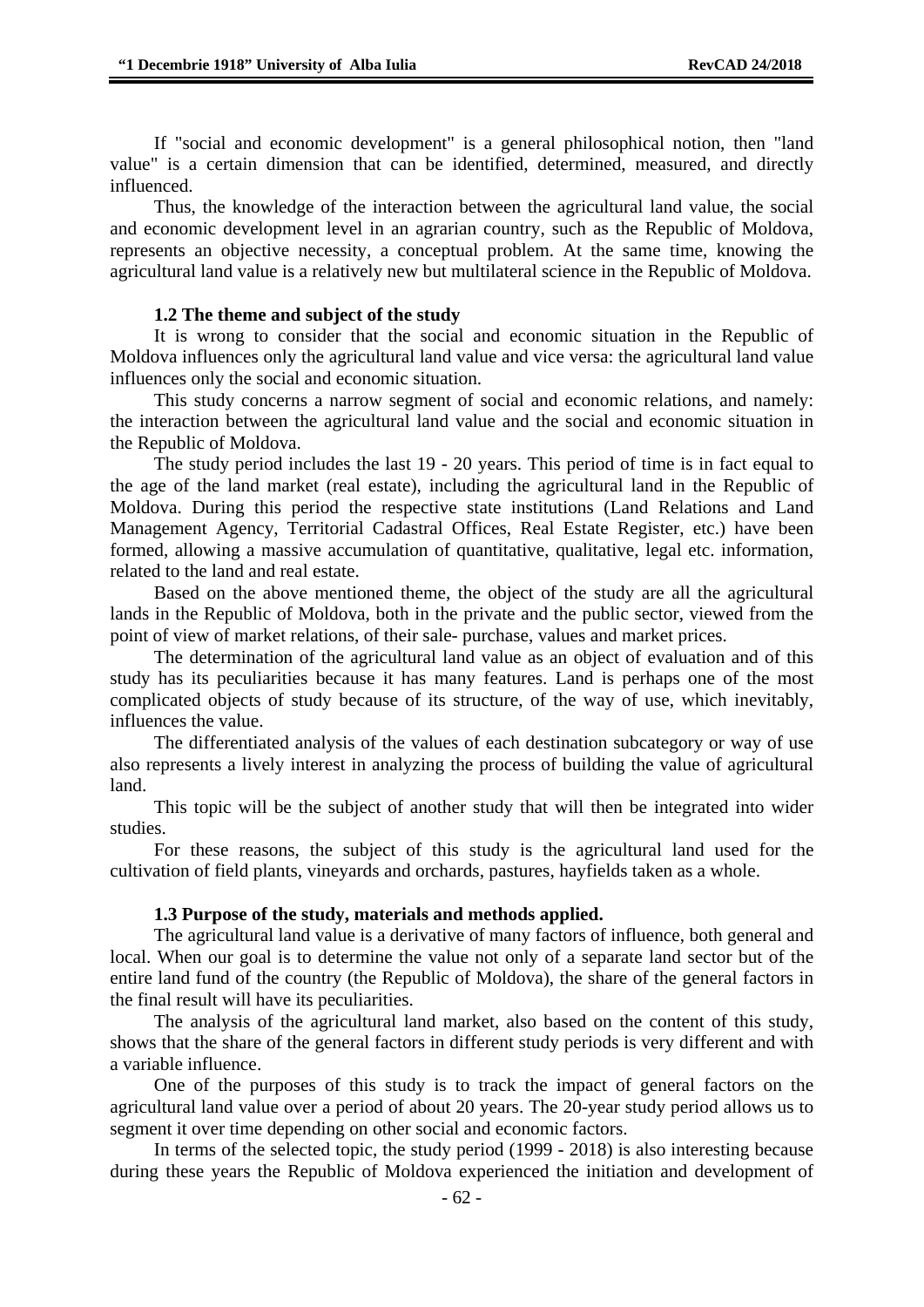economic reforms, the post-privatization period, the negative influence of the economic and political crisis, etc. These moments rarely occur in everyday life and they are poorly analyzed and described in scientific papers.

The purpose of the study is, in general, to determine the agricultural land value during the periods of significant social and economic conditions (growth, fall, and stagnation). Obviously, the influence of the economic crisis on the value of agricultural land is of particular interest in this study. The current stage is also specific by analyzing the artificial (anthropic) impact on the agricultural land value.

In this context, there were used the following informative materials:

-the annual and regular information of the National Bureau of Statistics of the Republic of Moldova;

-the annals of the Agency for Land Relations and Land Management and the Real Estate Register of the State Enterprise "Land Management";

-the annual and periodic information from EU countries in the domain of land management;

-scientific studies of native and foreign authors;

-other information and scientific studies on agricultural lands, value trends, subsidy policy, soil quality in the Republic of Moldova, etc.

In the study, several study methods have been applied by the authors. They are: statistical data analysis; graphical analysis of trends; systematic analysis of ongoing processes (phenomena); method of analysis and synthesis.

### **2. The process of analyzing the dynamics of the agricultural land value**

### **2.1 The role of agricultural land in the country's economy**

The primary role of agricultural land, for the development of the economy of the Republic of Moldova and for the whole society, has had an axiomatic, even indisputable character, for a long time. At the same time, this axiomatic, indisputable, in some cases even dogmatic, situation has turned into statements without arguments, creating a confusing situation when some authors doubt this reality.

Agricultural land is viewed only from the economic point of view, as a source of income, without taking into account its social and ecological aspect. Some authors attempt to raise the role of customs duties, tourism revenues, etc. Obviously, all legal methods of income acquisition are important and necessary to the country's economy, only the role of agricultural land has conceptual content. The Republic of Moldova can consolidate its sovereignty only through social and economic development based on modern agriculture. By addressing such a view, the role of agricultural land is of crucial importance.

This situation has also been created because of the lack of fundamental studies on the "Social and economic aspect of agricultural land in the Republic of Moldova, etc."

# **2.2 Selection of agricultural land transactions**

The agricultural land value as well as other commodities is not fixed it changes under the influence of various factors of influence, see table 1.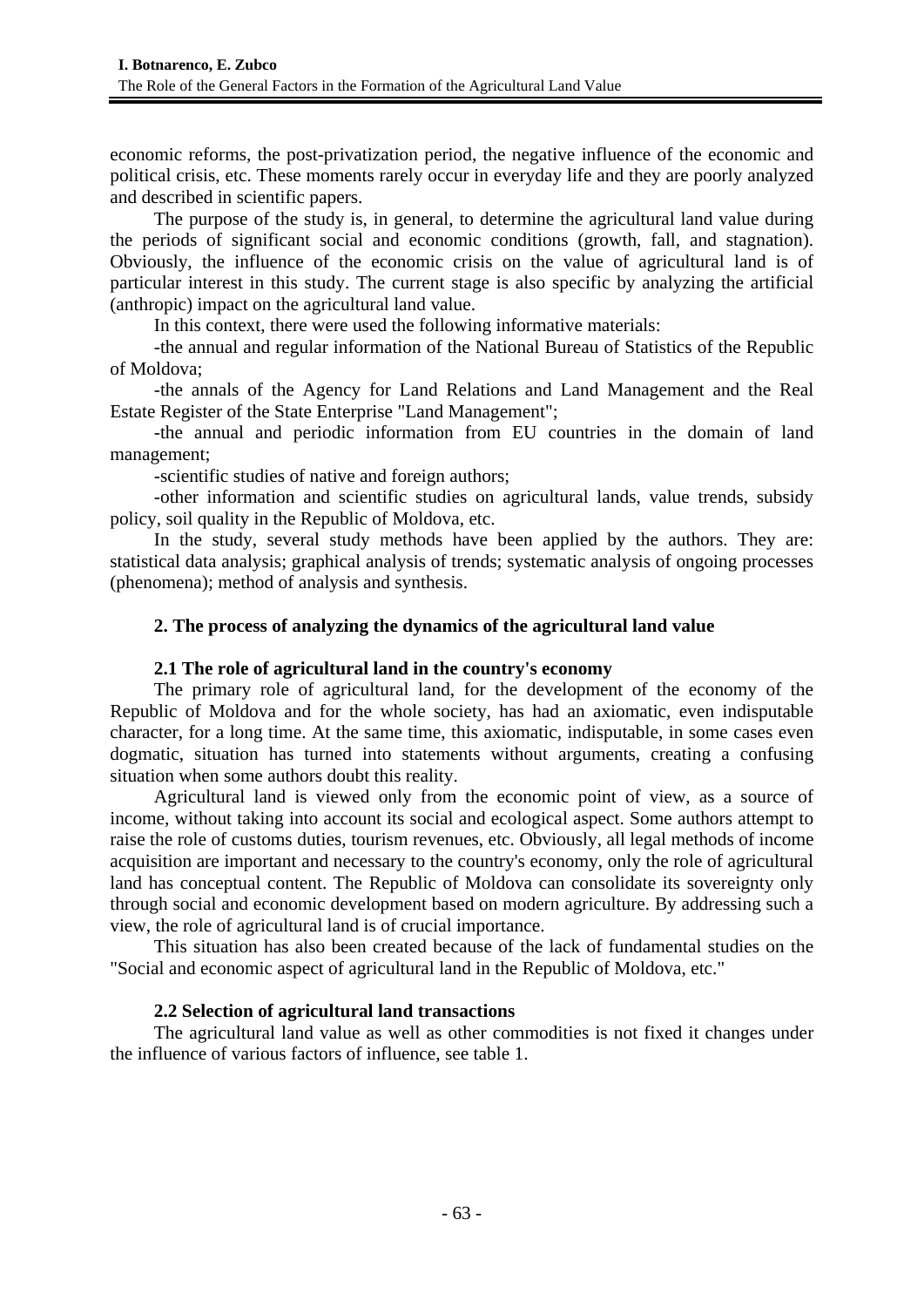| Actions for the selection of                   | <b>Year to which selection actions refer</b> |        |        |        |        |  |  |  |  |
|------------------------------------------------|----------------------------------------------|--------|--------|--------|--------|--|--|--|--|
| transactions                                   | 2013                                         | 2014   | 2015   | 2016   | 2017   |  |  |  |  |
| 1. Determining the total number of annual      | 95972                                        | 343906 | 359004 | 367414 |        |  |  |  |  |
| land transactions                              |                                              |        |        |        |        |  |  |  |  |
| 3. Excluding the transactions with low-        | 1500                                         | 1500   | 1500   | 1500   | 1500   |  |  |  |  |
| negative values $(0-100$ lei) from the         |                                              |        |        |        |        |  |  |  |  |
| calculations                                   |                                              |        |        |        |        |  |  |  |  |
| with<br>Excluding the<br>4.<br>transactions    | 1000                                         | 1000   | 1000   | 1000   | 1000   |  |  |  |  |
| excessively high values (greater than 250)     |                                              |        |        |        |        |  |  |  |  |
| thousand $/$ lei $/$ ha) from the calculations |                                              |        |        |        |        |  |  |  |  |
| 5. The agricultural land value                 | 13300                                        | 15400  | 18600  | 17700  | 16800  |  |  |  |  |
|                                                | lei/ha                                       | lei/ha | lei/ha | lei/ha | lei/ha |  |  |  |  |

| Table 1 The selection of transactions for the period 2013 - 2017 |  |  |  |  |  |  |  |  |  |  |
|------------------------------------------------------------------|--|--|--|--|--|--|--|--|--|--|
|------------------------------------------------------------------|--|--|--|--|--|--|--|--|--|--|

In the present study, for the period 1999-2012, the author used the results of the analysis of agricultural land value trends carried out in previous publications. The analysis of the information during the years 2013-2017 is shown in the table above.

In order to carry out this analysis, the information from the Real Estate Register concerning transactions was used.

It is necessary to note that the information in the Real Estate Register held by the Agency of Land Relations and Land Management (ASP Land Management Department) has gaps. Most errors are subjective and may be motivated by the level of maturity of the Register.

In order to increase the level of veracity of agricultural land transactions from the total number there were excluded:

- *land for agriculture sold for other purposes*, predominantly for building individual living houses. The sale price of these lands, especially of those used for building living houses, is much higher and, depending on the share of the total surface of these lands, the agricultural land value will be influenced having unjustified increases. Obviously, to release the agricultural land value from the influence of the value of the land occupied by construction, it is necessary to exclude these transactions from calculations;

- *agricultural land sold at an unreasonably low price.* This is another extreme that occurs on the Moldovan agricultural land market. For example, according to the information from the Real Estate Register, a large number of lands with a surface of up to 1 hectare (about 1500 transactions) were sold at a price of up to 100 lei. It is obvious that 100 lei is not the value of one hectare of agricultural land even under the most critical conditions. In this case we are dealing with wrong information about the transaction price. Such transactions are recorded between close relatives;

- *agricultural land sold at a price higher than 250-300 thousand lei (RM) per hectare.* Most transactions at such a price are recorded in the suburbs of cities (towns) and represent hidden purposes. The land is bought for construction, but at the registration stage this goal is not identified. For these reasons, for the first sight agricultural land is sold at the prices specific for construction. The problem of such transactions occurs at the stage of changing the destination category when, for various reasons, the Government refuses this change and the buyer cannot achieve his purpose.

The amount of 250-300 thousand lei is justified by the market value estimated by the income method. One hectare of agricultural land planted with fruit trees or a grape vine reaches the value of 200 - 250 thousand lei (RM) in favorable conditions.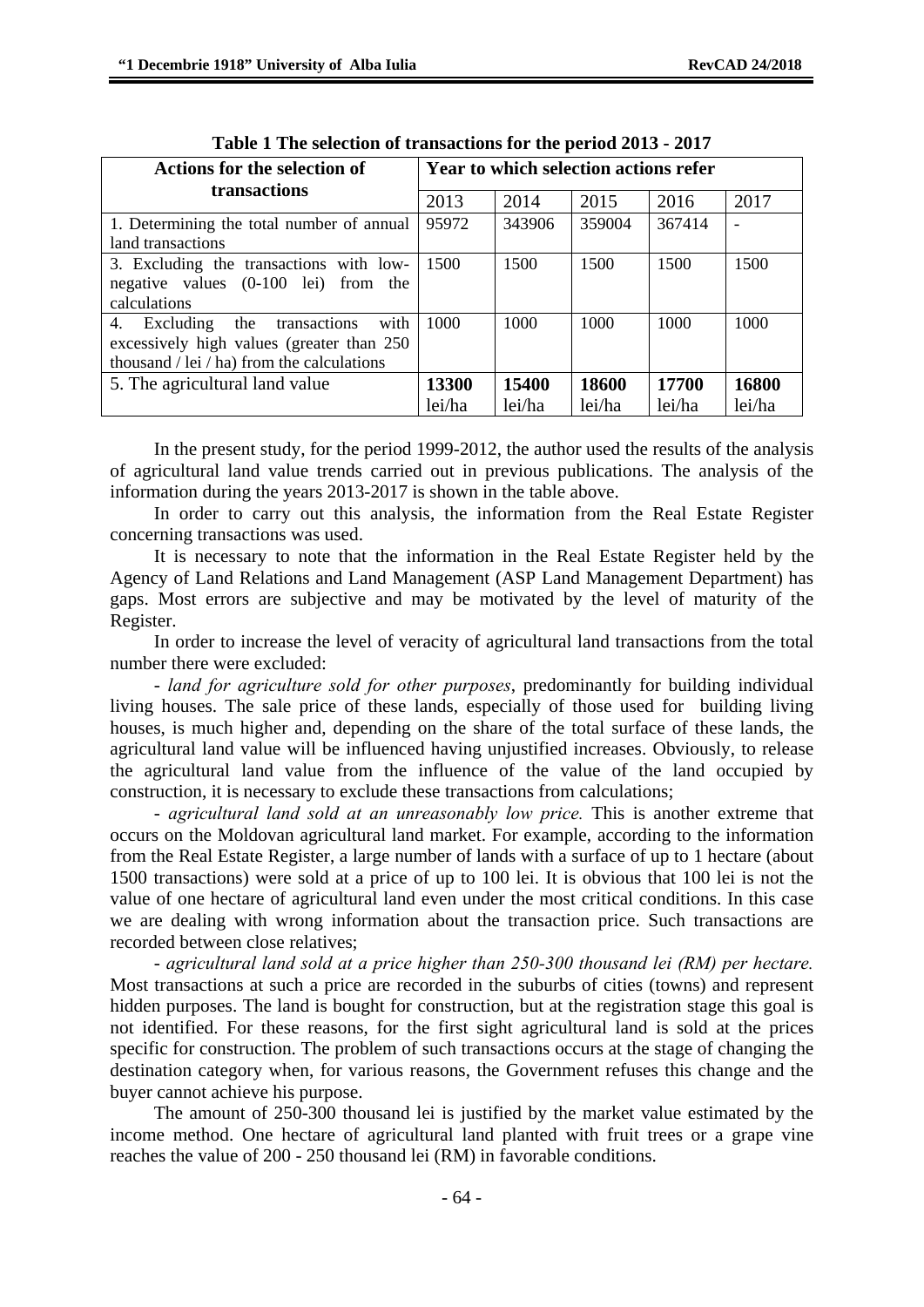*- transactions with fruit trees plots.* According to the Land Code, fruit trees plots are classified as agricultural land. At the same time, in most of the cases, these lands have expensive constructions, which raise the value of a comparison unit. These plots have no longer the main purpose of cultivating agricultural crops but are more for family rest. Including these plots in the composition of agricultural land brings unjustified changes in the value of one hectare of agricultural land.

The above-described transaction clearing method is not perfect. For example, the transactions with agricultural land for greenhouse farming, etc. at a high price are unjustifiably excluded from the calculation.

At the same time, as the result of this analysis, the transactions applied in the calculation have a relatively high level of credibility.

# **2.3 Description of the study**

The study scenario is as follows:

-determining the total number of agricultural land transactions made annually during the period of study and recorded in the Real Estate Register which were used in the evaluation process;

-determining the total value of agricultural land transactions included in the Real Estate Register;

-determining the total area of purchased - sold land included in the Real Estate Register; -analyzing the level of veracity of information about agricultural land transactions;

-determining the total area of the agricultural land in the Republic included in the value estimation calculations;

-determining the total value of all lands included in the value estimation calculations;

-estimating the market value of one hectare of agricultural land.

Table 2 presents the information on agricultural land values estimated between 1999 and 2018. This table was elaborated on the basis of Chart 1 which highlights the oscillations in the agricultural land value. At the same time, both Table 2 and Chart 1 show great differences between different time periods that cannot be explained by the factors already known.

| of the agricultural land in the iseptione of moldova |                      |       |                           |                      |       |  |  |  |  |
|------------------------------------------------------|----------------------|-------|---------------------------|----------------------|-------|--|--|--|--|
| Period of study 1999-2007                            |                      |       | Period of study 2008-2016 |                      |       |  |  |  |  |
|                                                      | Market value of 1 ha |       |                           | Market value of 1 ha |       |  |  |  |  |
| years                                                | thousand lei RM      | euros | years                     | thousand lei RM      | euros |  |  |  |  |
| 1999                                                 | 3,4                  | 162   | 2009                      | 9,4                  | 448   |  |  |  |  |
| 2000                                                 | 3,1                  | 148   | 2010                      | 9,3                  | 443   |  |  |  |  |
| 2001                                                 | 2,9                  | 131   | 2011                      | 9,6                  | 457   |  |  |  |  |
| 2002                                                 | 3,8                  | 181   | 2012                      | 10,1                 | 481   |  |  |  |  |
| 2003                                                 | 3,7                  | 176   | 2013                      | 13,3                 | 633   |  |  |  |  |
| 2004                                                 | 8,0                  | 381   | 2014                      | 15,4                 | 733   |  |  |  |  |
| 2005                                                 | 9,0                  | 428   | 2015                      | 18,6                 | 885   |  |  |  |  |
| 2006                                                 | 11,0                 | 524   | 2016                      | 17,7                 | 842   |  |  |  |  |
| 2007                                                 | 12,1                 | 576   | 2017                      | 16,8                 | 800   |  |  |  |  |
| 2008                                                 | 10,2                 | 486   |                           |                      |       |  |  |  |  |

**Table 2 The dynamics of the market value of the agricultural land in the Republic of Moldova** 

*Source. Real Estate Register (RM) Analysis – the author*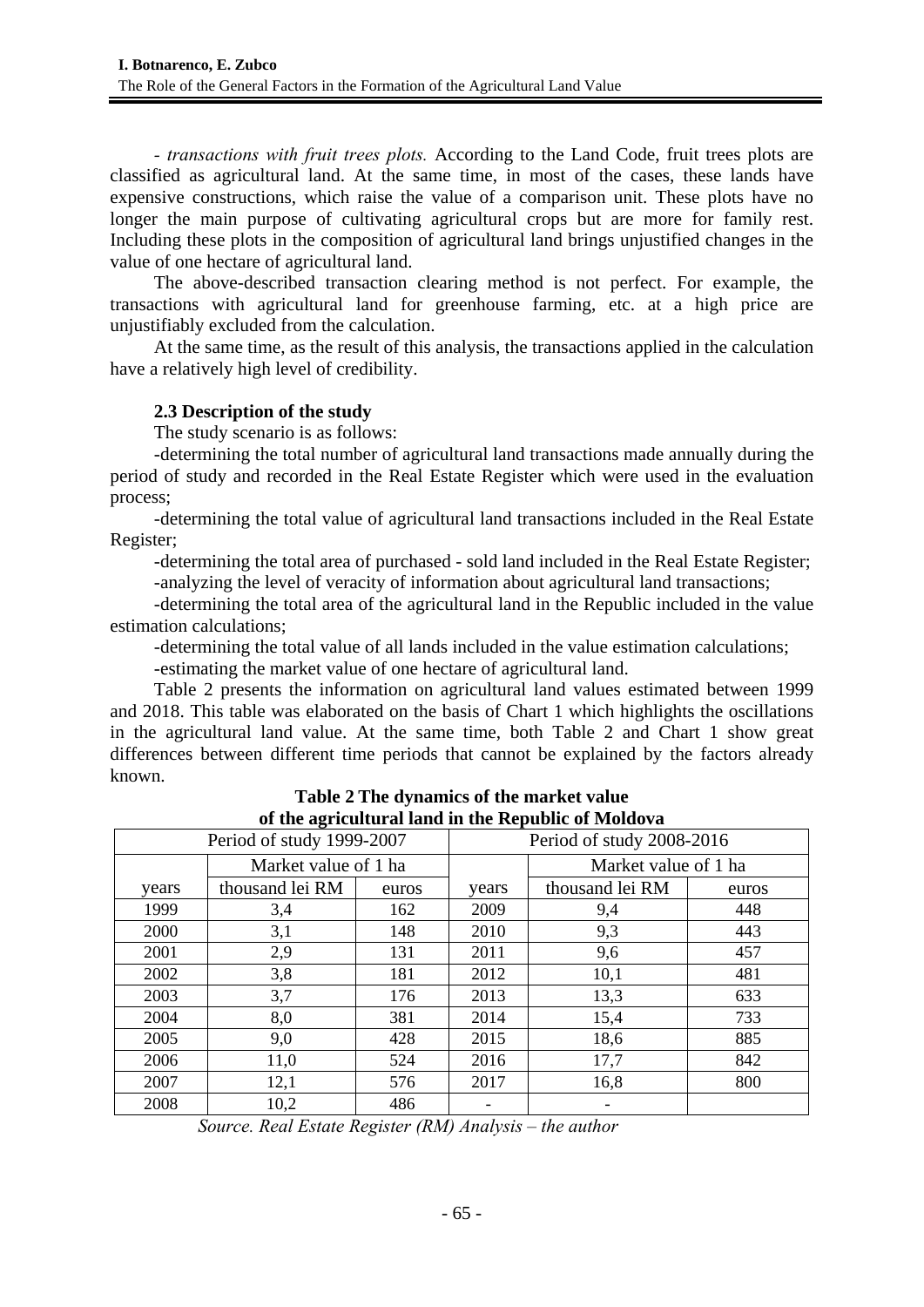#### **2.4 The dynamics of value**

From Table 2 we can see that the average market value of one hectare of agricultural land on the territory of the Republic of Moldova increased from 3.4 thousand lei per hectare (in 1999) to 18.6 thousand lei (RM) in 2016 during the period of study.

It is natural to ask the question: what were the reasons for the increase in value, under which influence the market value of agricultural land has increased 5 times (5.5 times).

The graphical analysis of the agricultural land value which was carried out on the basis of Chart 1 demonstrates simultaneous increase in value and a pronounced instability in this increase.

Over the years, the level of information quality is also different. If in 1999 only **1933 transactions** were recorded on an area of **232 hectares**, the value estimation calculations for 2016 are based on **367,000 transactions** on the total area of **135,000 hectares**. Obviously, the level of information veracity selected in 2016 is higher.

Among the general factors that have directly influenced the absolute size of the average agricultural land value are:

-the increase in the level of the market maturity;

-the supply and demand ratio;

-investment policy;

-subsidy policy.

At the same time, the graphical analysis of the average agricultural land value shows the periods when the value of the land was not increasing but stagnating and even falling.

 The study also tries to answer the question: what factors influenced the decline in the average market value of agricultural land.

One of the most predictable factors that devalue the agricultural land is the stable-high inflation of the national currency. Annually, only because of inflation, the value of the land falls to about 10%. This factor has a negative impact on the agricultural land value.

The author considers that market segmentation over time may help answer the above questions.



Figure 1. The dynamics of the agricultural land value during the years 1999 - 2018 *Source. The Real Estate Register of RM. The author*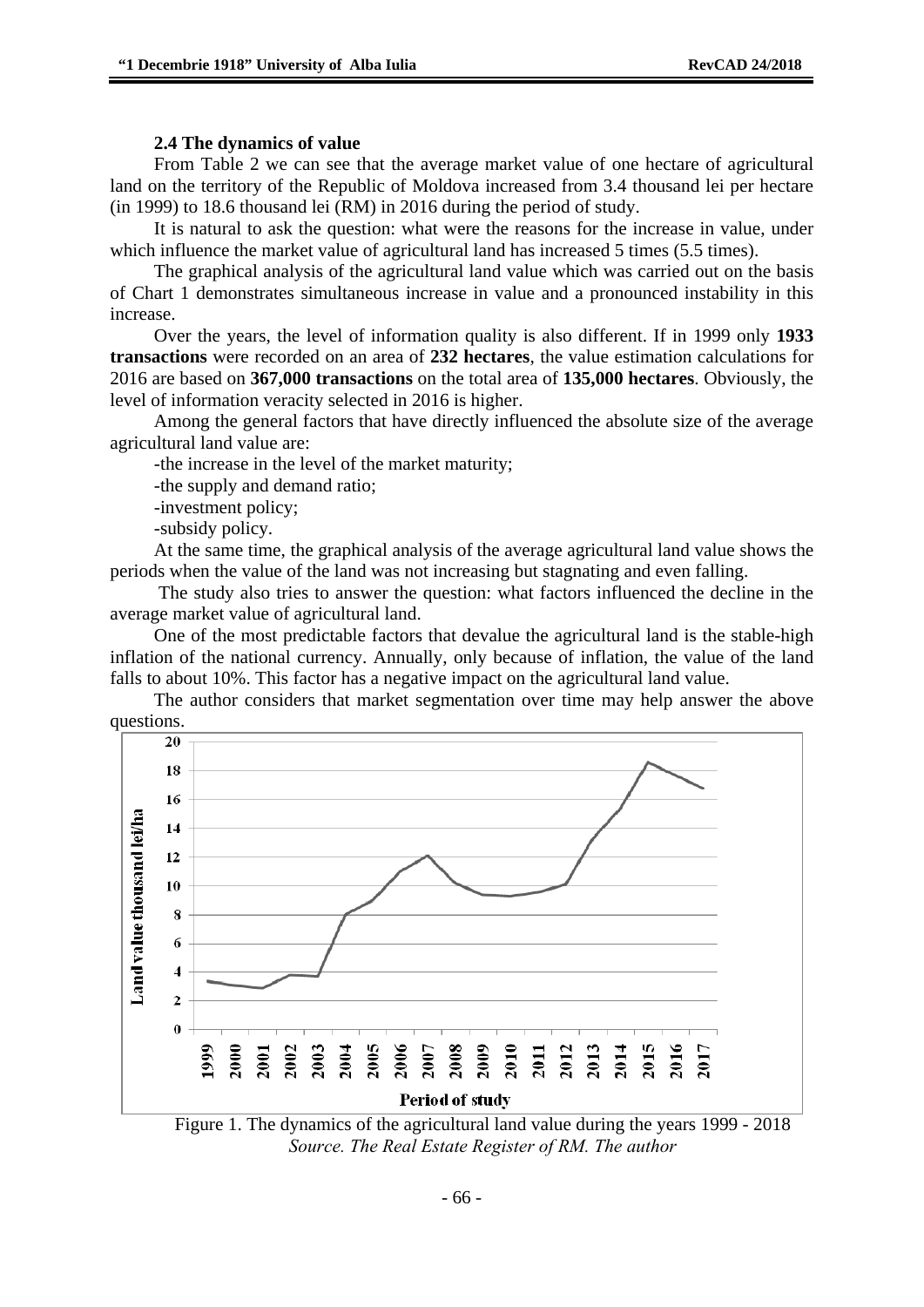# **2.5 Time segmentation of agricultural land market in RM**

Considering the analysis of Chart 1 "Dynamics of the agricultural land value", we can identify four segments where the factors of influence, which are predominantly "general factors", behave evenly in the process of forming the agricultural land value. These factors comprise the time intervals: 1999-2003; 2003-2007; 2007 - 2013; 2013 - 2016; 2016 (17) - ...;

In the author's opinion, the period of time starting with 2016 represents the beginning of a new segment. The perspective of this segment and its peculiarities are the most complicated in the history of Moldova's land market.

It is very important to undertake a profound analysis of each segment of those mentioned. Only this way we can identify the characteristic of these factors of influence on value. At the same time, it is obvious that within the framework of a limited study like the present one, it is impossible to trace all the details of the process, so the subject will be a subject of study for other authors as well.

The period 1999-2003 is characterized by a low level of the social and economic situation. For example, in 1999-2000 the salary of employees was on average of up to 1000 lei (100-150 euros); it was paid with a delay of one year and more. This situation improved in 2003-2004.

The land market was at the initial stage at that time. The Real Estate Register was not the main mechanism of the land right protection. During 1999 there were recorded 1933 transactions on an area of 232 ha.

The bank lending policy (mortgage) had the lowest level due to the mortgage credit insurance. Land by its low value could not be used as a pledge for commercial banks. The budget did not have the means to ensure landowners.

The demand and supply ratio disfavored the value of the land. At a request (buyer) there were at least 10 offers (sellers) of agricultural land. The reason was that landowners were the majority of people who, for various reasons, were deprived of the possibility (age, finances, knowledge, etc.) of working the agricultural land.

For the reasons listed above (budget situation in the banking system), there were limited own investments and subsidies from agriculture.

The situation improved in 2003-2004

# **Segment 1 (1999-2003).**

The period 1999-2003 is characterized by a low social and economic level. For example, in 1999-2000 the salary of employees was on average of up to 1000 lei (100-150 euros); it was paid with a delay of one year and more. This situation improved in 2003-2004.



Figure 2. The dynamics of the agricultural land value during time segment 1 *Source. Real Estate Register. The author.*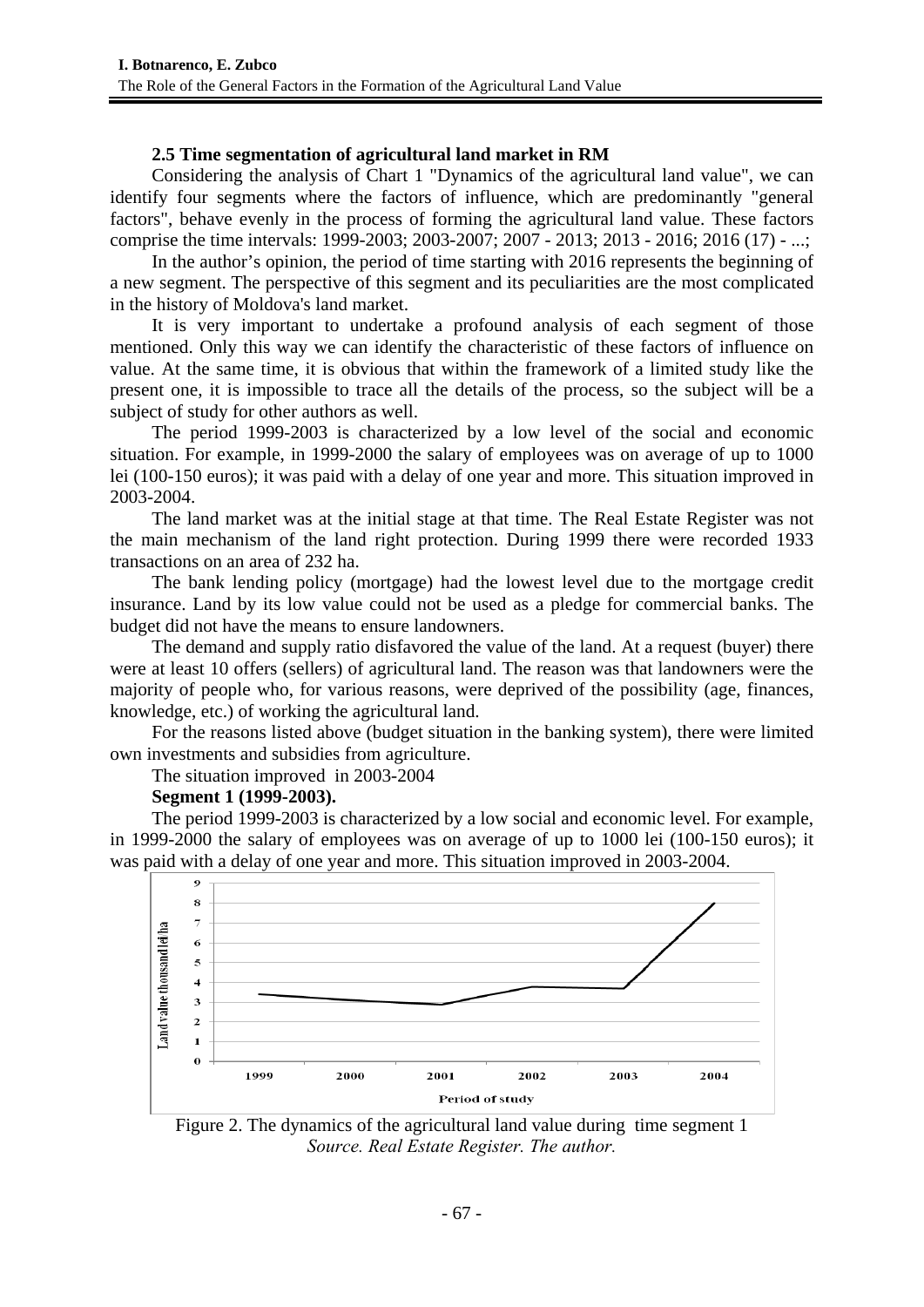The land market was at the initial stage. The Real Estate Register was not the main mechanism of the land right protection. During 1999 there were recorded 1933 transactions on an area of 232 ha.

The bank lending policy (mortgage) had the lowest level due to the mortgage credit insurance. Land by its low value could not be used as a pledge for commercial banks. The budget did not have the means to ensure landowners.

The demand and supply ratio disfavored the value of the land. At a request (buyer) there were at least 10 offers (sellers) of agricultural land. The reason was that landowners were the majority of people who, for various reasons, were deprived of the possibility (age, finances, knowledge, etc.) of working the agricultural land.

For the reasons listed above (budget situation in the banking system), there were limited own investments and subsidies from agriculture.

The situation improved in 2003-2004

### **Segment 2 (2003-2008)**

The time period 2003-2008 (see Chart 3) is characterized by an essential and even uniform increase in the value of agricultural land from 3-4 thousand lei / ha to 11-12 thousand lei / ha (or 300 - 400%). This period is also characterized by a broad improvement of the social and economic situation in the country, starting with the economic activity of the producers and finishing with the level of the gross domestic product (GDP).

The budget assures agricultural producers. The market is resuming its positions in the Russian Federation. Own investments in vineyards, orchards, law, etc. increase, the state increases state subsidies.

The number of transactions has increased essentially (10 times), which has changed the supply and demand ratio. The Real Estate Register becomes a credible source of information for the bank credit system, this fact has improved mortgage policy on the agricultural land market.



Figure 3. The dynamics of the agricultural land value within segment 2 *Source. Real Estate Register. The author.* 

#### **Segment 3 ( 2007 - 2012)**

Segment 3 (2007 -2012) coincides with the period of global economic crisis in the real estate sector. At the same time, the dynamics of the agricultural land value in this period can be characterized by a stagnation in development. Starting with 2011, the average amount of agricultural land per country has started to increase.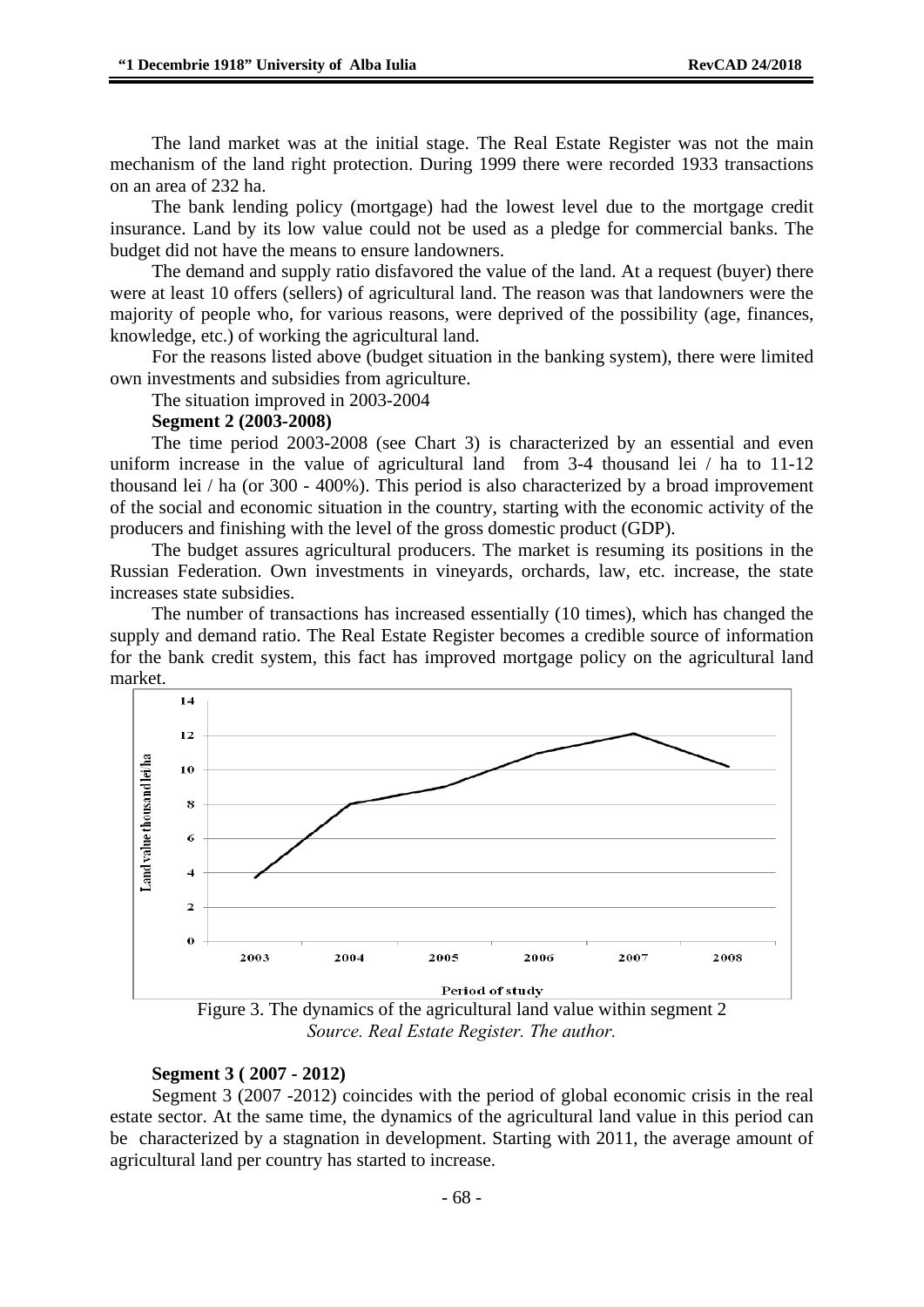

Figure 4. The dynamics of the agricultural land value within segment 3 *Source. Real Estate Register. The author.* 

In the Republic of Moldova, the initial period of the economic crisis (2006-2008) passed characterized by a weak trend of growth, after which, in the absence of anti-crisis measures, an essential decrease of land value (about 25%) followed. Starting with 2010, the situation has stabilized and even a small growth trend is being pursued, which since 2012 has grown in a marked increase.

# **Segment 4 ( 2011 - 2016)**

The time period 2011 - 2015 is again characterized by a stable increase in the land value reaching about 19 thousand lei RM (885 euros) per hectare (2015), followed by a decrease in value.

Segment 4 can also be characterized by a relatively high maturity of the land market. The number of transactions with agricultural land exceeded 350 thousand in 2016. The demand / supply ratio is becoming more balanced and the volume of subsidies approved by the Parliament for this year exceeds the previous years and is close to one billion.

**Segment 5 (2016-2017)** represents the current social and economic situation in the Republic of Moldova. The year 2016 is characterized by a sharp decline in the dynamics of the agricultural land value, followed by 2017. The year 2018 being rich in large-scale political events may have a more negative impact.



Figure 5. The dynamics of the agricultural land value within segment 4 *Source. Real Estate Register. The author.*